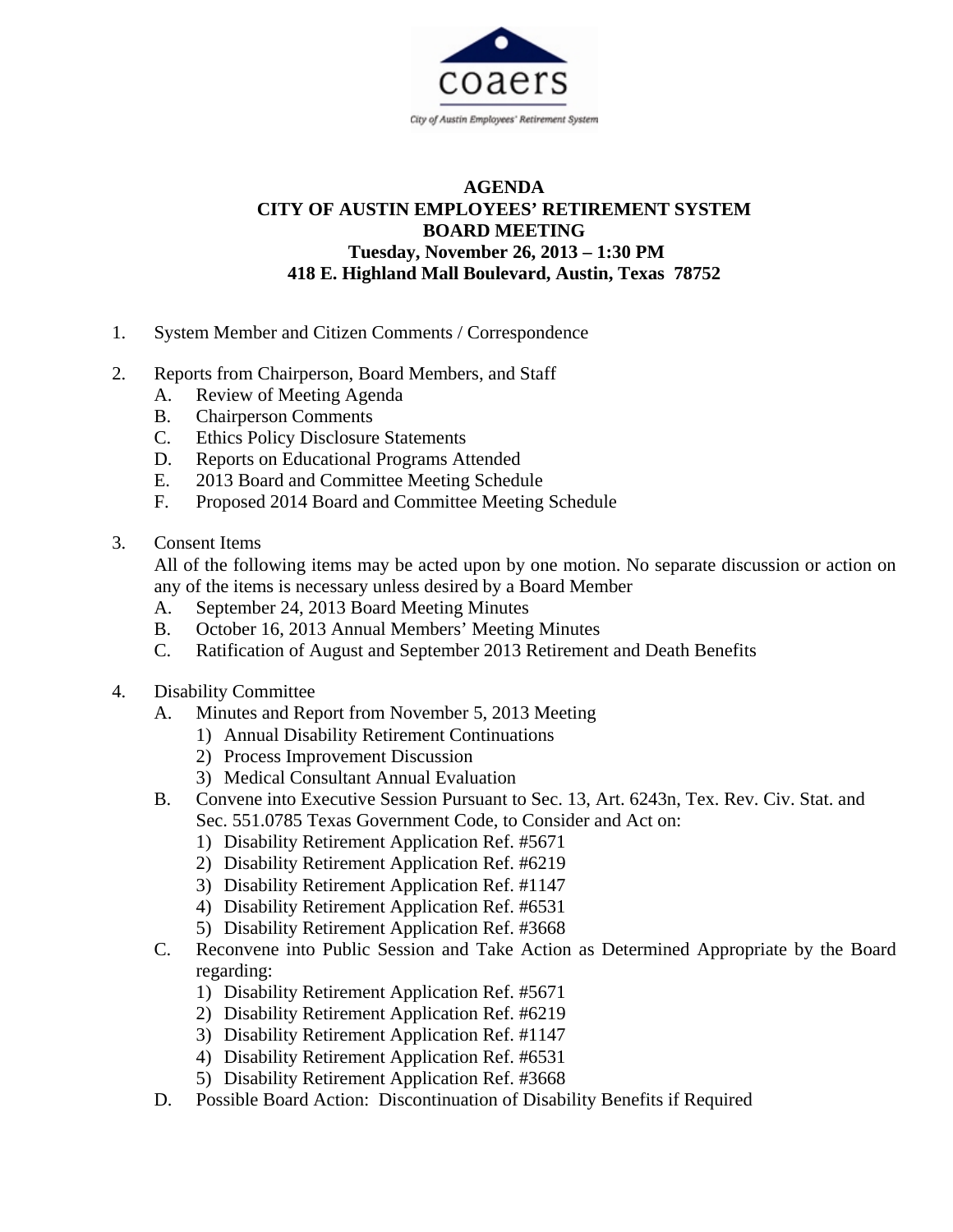- 5. Policy Committee
	- A. Minutes and Report from November 5, 2013 Meeting
		- 1) Service Delivery and Technology Update
	- B. Recommendations
		- 1) Approval to Release RFP for Pension Administration System and Related Technology
- 6. Benefits and Services Committee
	- A. Minutes from November 5, 2013 Meeting
		- 1) Re-Adopt Committee Charter
		- 2) Annual Evaluation of Actuarial Consultant
		- 3) Forfeiture of Death Benefits for David O. Sims
		- 4) Funding Policy Discussion
	- B. Possible Board Action:
		- 1) Re-adopt Committee Charter
		- 2) Forfeiture of Death Benefits for David O. Sims
		- 3) Actuarial Methods for Future Valuations
- 7. Report and Recommendations from Gabriel, Roeder, Smith & Company
	- A. Report on 2014 Retiree Annuity Adjustment Consideration
	- B. Report on Interest Allocation in January 2014
	- C. Possible Board Action:
		- 1) 2014 Retiree Annuity Adjustment Consideration
		- 2) Interest Allocation in January 2014
- 8. Audit and Finance Committee
	- A. Minutes and Report from November 5, 2013 Meeting on the following:
		- 1) Re-adopt Committee Charter
		- 2) Extended Auditor Annual Evaluation
		- 3) Financial Auditor Annual Evaluation
		- 4) 2013 Audit Plan/GASB Update
		- 5) KPMG 2013 Engagement Letter
	- B. Possible Board Action:
		- 1) Re-adopt Committee Charter
		- 2) Approval of KPMG 2013 Engagement Letter
- 9. General Counsel Report
	- A. Completion of AQR Risk Parity Contract Negotiation
- 10. Investment Committee
	- A. Report from November 15, 2013 Meeting on the following:
		- 1) 3Q13 Investment Management Review
		- 2) Fixed Income Portfolio Discussion
		- 3) Investment Consultant Annual Evaluation
		- 4) MLP Provider Recommendation
		- 5) Annual Review of Policy I-1 "Statement of Investment Policy"
	- B. Possible Board Action:
		- 1) Approval of Risk Parity Provider
		- 2) Approval of MLP Provider
		- 3) Funding Plan for Risk Parity and MLP Providers
		- 4) Board Approved Policy I-1 "Statement of Investment Policy"